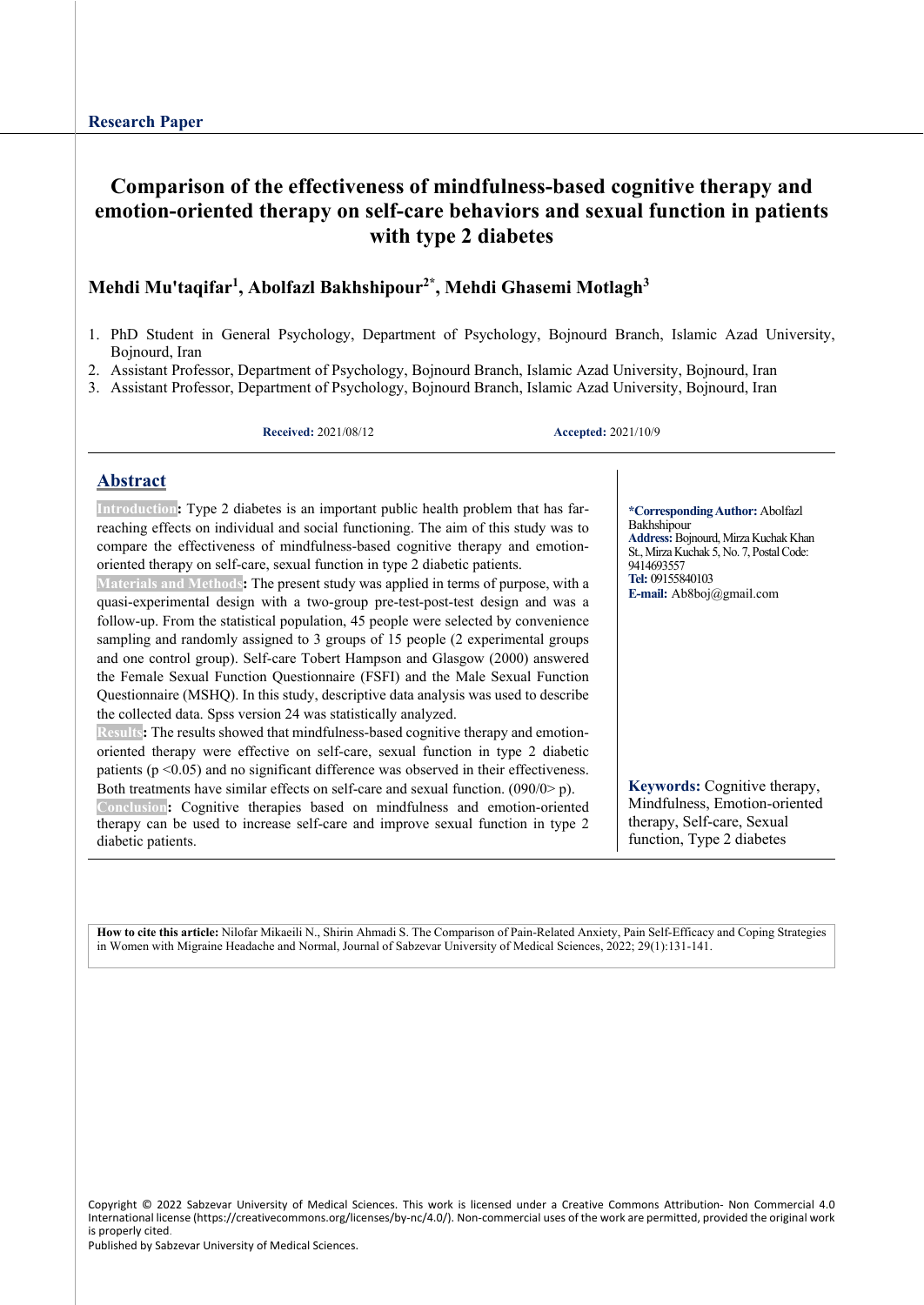Diabetes is a group of metabolic diseases that are characterized by high blood glucose levels due to different degrees of the body against insulin or impaired insulin secretion. Type 1 and type 2 diabetes are the two main forms of the disease, and type 2 diabetes accounts for approximately 85 to 90 percent of people with type 2 diabetes. Approximately 50% of people with type 2 diabetes are unaware of their disease and can only be identified by a blood sugar test. One of the problems that diabetic patients face is various problems in the field of sexual activity. Interest, satisfaction and ability to participate in sexual activity are mainly affected by diabetes. Also, sexual function may be negatively affected by medications or other interventions to monitor or treat this chronic condition. Sexual dysfunction is defined as a permanent or recurrent decrease in sexual desire, a permanent or recurrent decrease in sexual arousal, pain during intercourse, and a problem or inability to reach orgasm. Sexual dysfunction in people with diabetes it is more common. This disorder is seen in both sexes. In the past, sexual dysfunction was considered to be caused by psychological issues, but now it has been identified that this disorder has a multifactorial etiology with physiological and psychological factors. Social, behaviors and sexual knowledge, contraceptive methods used, mental and physical health. In addition, urological and<br>psychological problems, malignancies, psychological problems, malignancies, cardiovascular disease, autoimmune symptoms, neurological defects and some surgical procedures can affect sexual function Endocrine disorders such as diabetes and hyperthyroidism also commonly affect sexual function. This disorder is associated with decreased quality of life in patients with diabetes. Among the types of sexual dysfunction, including decreased libido, impaired sexual arousal (erectile dysfunction in men and vaginal lubrication in women) and orgasmic disorder, arousal dysfunction It is reported in 1.4 patients with diabetes. The prevalence of STDs in patients with diabetes mellitus is equal to the general population. Lack of correct information and insufficient education about sexual activity and consequently inappropriate communication process, false sexual beliefs and anxiety about sexual function are important in the occurrence and persistence of sexual dysfunction. Women are ignored. Diabetes should be considered as an important factor that affects the onset of sexual dysfunction in women. In

view of the above, it seems that more attention should be paid to diabetic patients regarding their sexual function and more guidance should be provided to them. The amount of knowledge and type of attitude of people about the disease also plays an important role in controlling the disease. By increasing the knowledge and attitude of people with diabetes, these people can be helped to control the complications of the disease, which is called self-care. Improving the knowledge and practice of people with diabetes means improving the control of metabolic status and performing proper self-care behaviors. In other words, for the diabetic patient can take care of the needs of his illness the necessary training to see their knowledge and skills about their disease increase of the rehabilitation and support of self-care through education, control It is diabetes. Diabetes self-care behaviors include following a proper diet, participating in proper physical activity, following a medication regimen, and selfmonitoring blood sugar in order to adjust the diet. In this regard, lifestyle changes related to obesity, eating behaviors and physical activity play a major role in the prevention and treatment of diabetes in patients. These patients have to perform most of the activities related to the control of diabetes personally and perform their individual behaviors in order to reduce the number of patients with self-controlling the effects of the disease. They have examined selfcare, including medication, insulin injections, urine and blood tests, among people with diabetes, and have shown that adherence to these behaviors is low among diabetics. Improving self-care behaviors is the first step in helping patients better control their illness, and this highlights the importance of understanding the factors influencing the self-care behaviors of diabetic patients, as well as designing and strengthening interventions related to self-care behaviors. It also helps caregivers better treat the disease and reduce its complications. This disorder is lifelong and has no definitive cure; Therefore, it requires special care throughout life. Self-care is not self-medication, but the first step to health, which is between 65 and 85% of the care that leads to our health is the product of self-care. The World Health Organization considers education as the basis of diabetes treatment Changing people's attitudes and behaviors and promoting self-care for disease management. Psychological and economic stress, physical pain, inability to express emotions and other psychological problems necessitate the need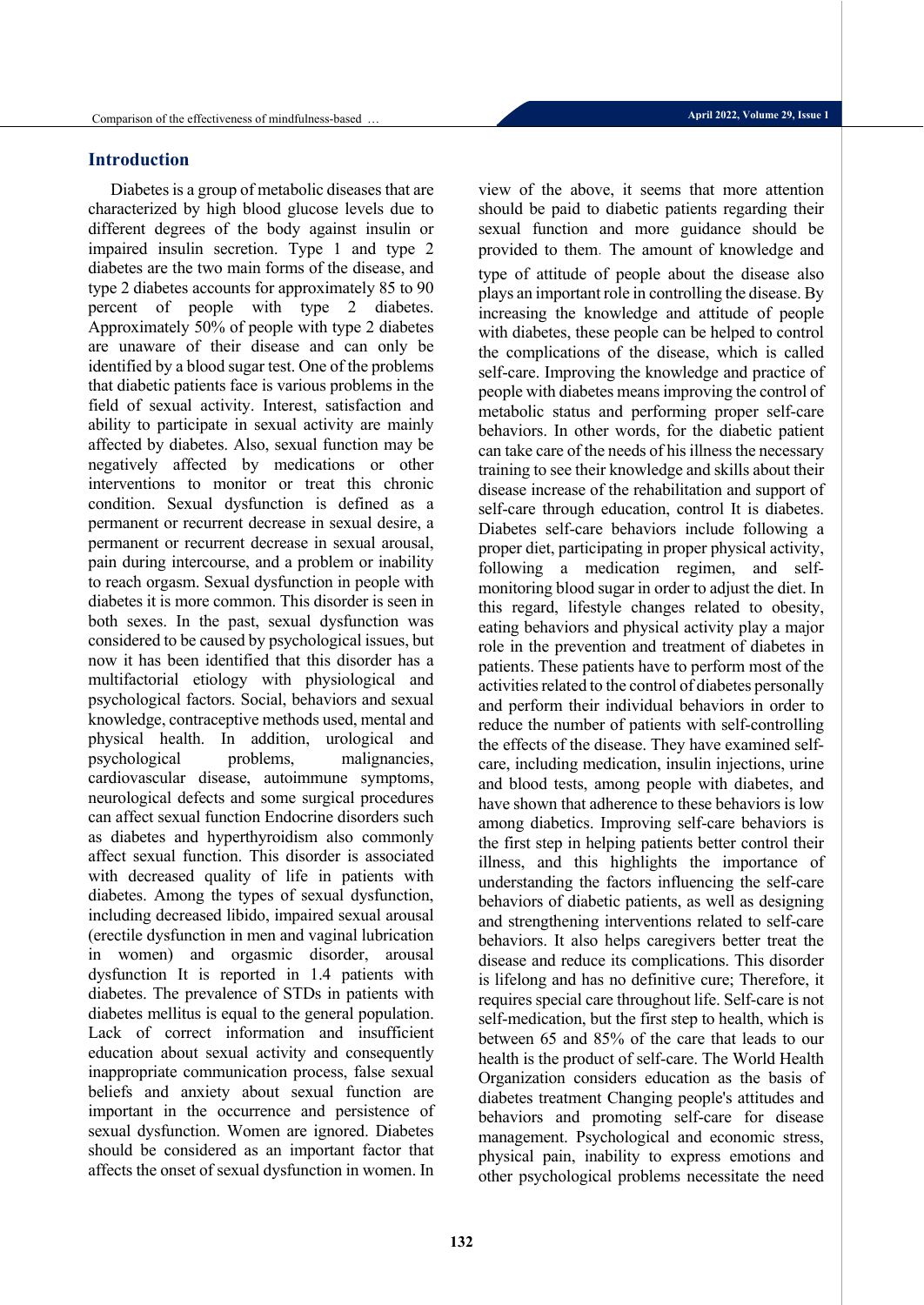for psychological interventions to reduce the stress on these patients. Among the new and effective therapies on different samples is mindfulness-based cognitive therapy. Among the types of psychological therapies such as biofeedback, mental imaging, cognitive therapy, etc., the mind-based approach is a group intervention that seems to be a promising help in the treatment of chronic diseases with reduced physical function and mental health. In this way, mindfulness-based cognitive therapy by focusing on cognitions and bodily feelings in the present, creates peace of mind for the person and increases the person's adaptation and tolerance to physical and psychological pressures. Emotionbased therapy is also a neonatal and experimental therapy. The therapist's focus is not only on being aware of the mental content that has been denied or distorted by the therapist, but also on creating a new meaning influenced by the therapist's physical experience. Due to the problems caused by this disease and its growing trend and its consequences and material and psychological effects on the patient and his family and the need to intervene in the psychological and physical problems of these patients, including self-care, sexual function and lack of research. Coherent and practical regarding the effect of mindfulness and emotion-oriented therapies and comparison of these two therapies, in this study, the aim is to compare the effectiveness of the mentioned therapies on this disease and the mentioned variables. According to the presented materials, psychological treatment is necessary in diabetic patients. Therefore, according to what was stated, the main issue of the present study is to answer the question of whether the effectiveness of mindfulness-based cognitive therapy and emotionbased therapy on self-care behaviors Is sexual function different in type 2 diabetics?

### **Methodology**

According to its purpose, this study was a quasiexperimental applied research with pre-test and post-test with 2 experimental groups and a control group and follow-up stage. The statistical population of the study included all patients. Type 2 diabetes who referred to the Sabzevar Diabetes Association in 1398. Based on the Cohen formula, 45 people were randomly selected from the mentioned statistical population to participate in the study. Inclusion criteria were: at least one year after the diagnosis of diabetes, no advanced complications of diabetes (kidney failure, organ

Mehdi Mu'taqifar et al.

ulcers in need of follow-up), age 40 to 60 years and having informed consent to participate in the study. Exclusion criteria were: receiving psychological interventions in the past year, serious suicidal ideation measured through a clinical interview, and patients who were identified during treatment as not meeting the research objectives. In this regard, first, a treatment group was formed among the people in whom the diagnosis of diabetes was diagnosed by the necessary tests and examinations, after referring to the Sabzevar Diabetes Association. With the list of people referring to the association, 45 people were identified. Available were selected according to the existing criteria and placed in 3 groups (2 experimental groups and one control group). Due to the concurrence of the sessions with the widespread outbreak of the coronavirus and the need for social distancing, the sessions began with the observance of hygienic protocols (including masks, gloves, disinfection of the environment and observance of distancing). First, a pre-test was performed. 8 sessions of mindfulness-based cognitive therapy according to the model of Kabat-Zayn et al. (1992) and 8 sessions of emotion-based therapy of the protocol presented by Johnson (2006) were performed for 90 minutes for experimental groups and the control group did not No treatment was given. Post-test was performed after the treatment sessions. This research was conducted with the ethics ID IR.IAU.BOJNOURD.REC.1399039. After the sessions, the results were analyzed by SPSS software version 24.

#### **Results**

Findings showed that the mean of self-care in the mindfulness group has increased from 58.86 in the pre-test to 74.40 in the post-test and shows an increase score of 15.54. The average self-care in the emotion-oriented group has increased from 59.40 to 70.20 and shows an increase score of 10.80. The mean of self-care in the control group had a slight change in the post-test and increased from 60.13 to 60.60 and increased only 0.47 points. Regarding sexual function, the findings showed that the average sexual function of men in the mindfulness group was 34.50 in the pre-test has reached 51.00 in the post-test and shows an increase of 16.50. This average in the emotionoriented group has increased from 29.25 to 38.25 and shows an increase score of 9.00. The mean sexual performance of men in the control group had a slight change in the post-test and increased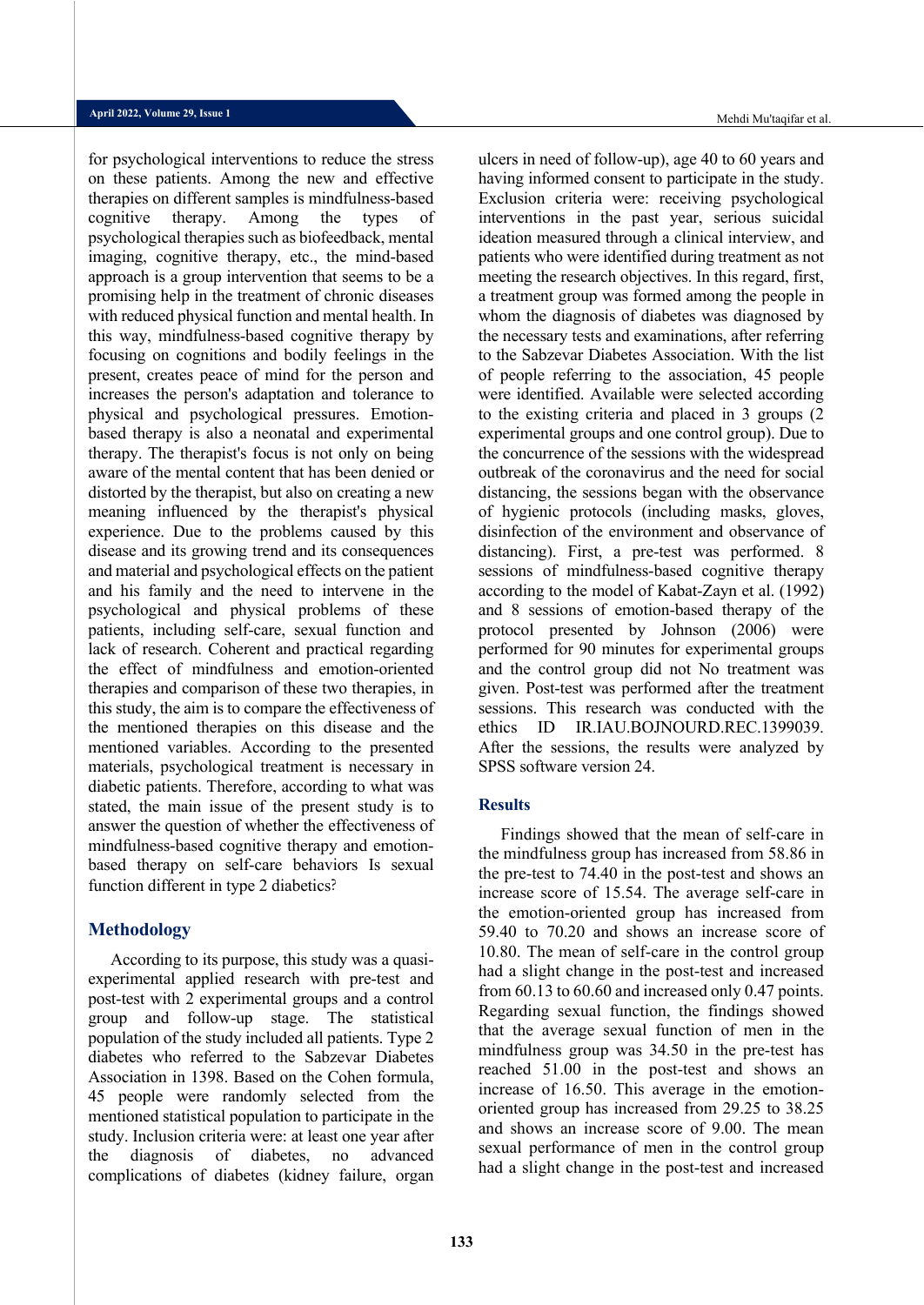from 32.75 to 33.25 and increased by only 0.50 points. Findings on female sexual function showed that the average performance in the mindfulness group increased from 21.66 in the pre-test to 30.00 in the post-test and showed an increase score of 8.33. This average in the emotion-oriented group has increased from 21.42 to 28.75 and shows an increase score of 7.32. This mean did not change in the control group. The results of analysis of covariance showed that by pre-test control, the significant levels of all tests indicate that there is a significant difference between members of the experimental and control groups, at least in terms of one of the dependent variables (self-care and sexual function). The results of analysis of covariance showed that there is no significant difference between the effect of two methods of cognitive therapy based on mindfulness and emotion-based therapy on self-care and sexual function, and both treatments have a similar effect on self-care. (090/0> p).

#### **Conclusion**

Cognitive therapies based on mindfulness and emotion-oriented therapy with existing techniques and using their own specific methods can improve the psychological state of diabetic patients. Therefore, cognitive therapies based on mindfulness and emotion-oriented therapy can be used to alleviate the psychological problems of diabetic patients.

#### **Acknowledgment**

Finally, the authors hereby express their gratitude to all the individuals and organizations who assisted us in this research and made this research possible.

### **Conflict of Interest**

The authors declare that they have no conflicts of interest.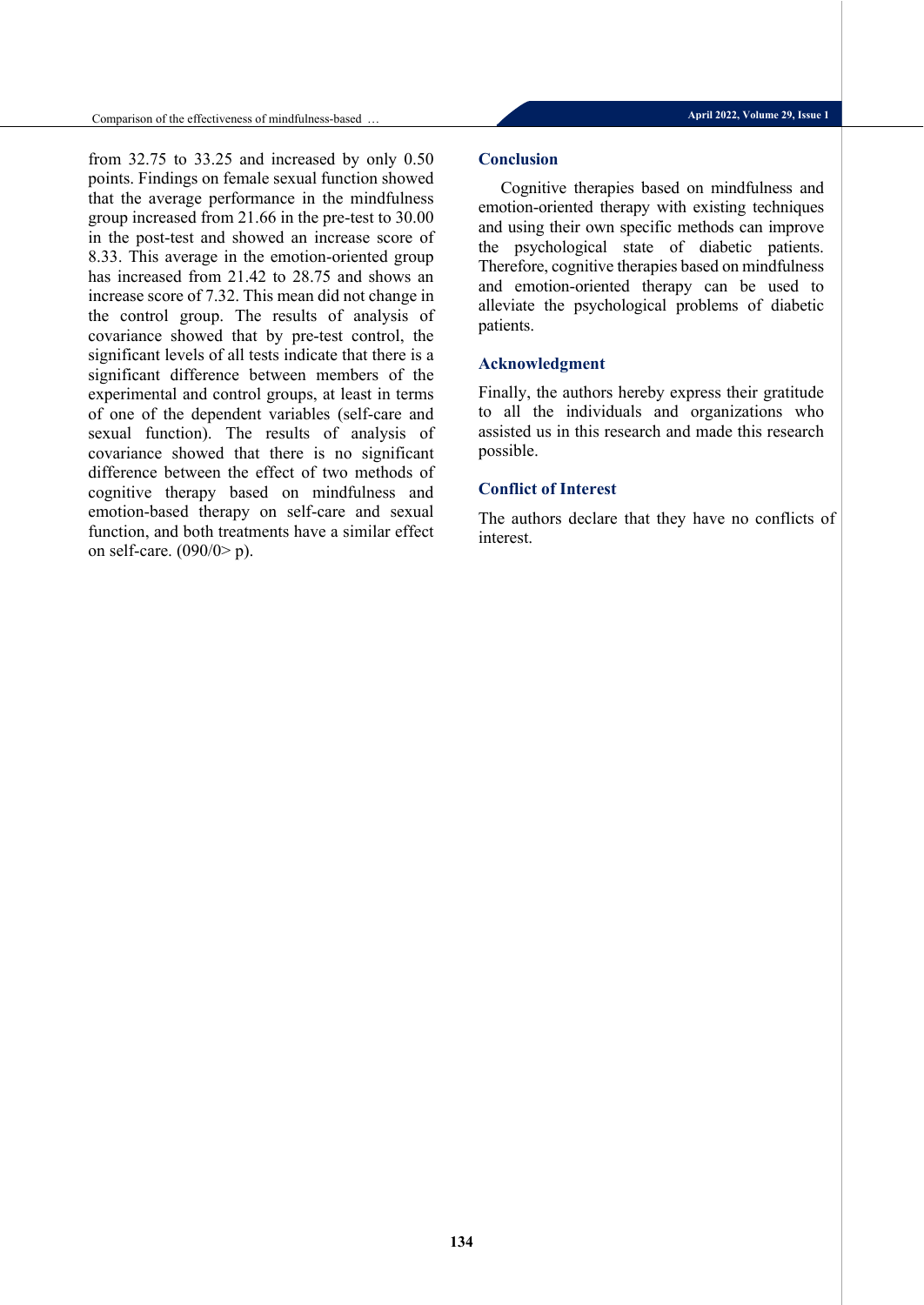**مقایسه اثربخشی شناخت درمانی مبتنی بر ذهن آگاهی و درمان هیجان مدار بر رفتارهاي خودمراقبتی و عملکرد جنسی در بیماران مبتلا به دیابت نوع 2 \*،2 مهدي قاسمی مطلق3 ، ابوالفضل بخشیپور <sup>1</sup> مهدي معتکففر** .1 دانشجوي دکتري روانشناسی عمومی، گروه روانشناسی، واحد بجنورد، دانشگاه آزاد اسلامی، بجنورد، ایران **.**2 استادیار، گروه روانشناسی و مشاوره، گروه روانشناسی، واحد بجنورد، دانشگاه آزاد اسلامی، بجنورد، ایران .3 استادیار، گروه روانشناسی، گروه روانشناسی، واحد بجنورد، دانشگاه آزاد اسلامی، بجنورد، ایران **تاریخ دریافت: /21 1400/05 تاریخ پذیرش: 1400/07/17** \* **نویسندة مسئول: ابوالفضل بخشیپور نشانی:** بجنورد، خیابان میرزا کوچک خان، میرزا کوچک ،5 پلاك ،7 کدپستی 9414693557: **تلفن**: 09155840103 **رایانامه:** Ab8boj@gmail.com **شناسه ORCID: 0000-0002-0506-4906 شناسه ORCID نویسنده اول:** 0000-0001-8889-3402 **کلیدواژهها:** شناخت درمانی، ذهن آگاهی، درمان هیجان مدار، خودمراقبتی ، عملکرد جنسی، دیابت نوع 2 **چکیده زمینه و هدف**: دیابت نوع دو، معضل ی مهم براي سلامت عمومی است. هدف از پژوهش حاضر، مقایسه اثربخشی شناخت درمانی مبتنی بر ذهن آگاهی و درمان هیجان مدار بر خودمراقبتی، عملکرد جنسی در بیماران دیابتی نوع ۲ بود. **مواد و روشها**: تحقیق حاضر به لحاظ هدف از نوع کاربردي، با طرح نیمه تجربی با طرح دو گروه پیش آزمون- پسآزمون بود و پیگیري بود. از جامعه آماري 45 نفر به صورت در دسترس انتخاب و در سه گروه 15 نفري (دو گروه آزمایش و یک گروه کنترل) به صورت تصادفی قرار گرفتند. آزمودنی هاي هر دو گروه در سه مرحله پیشآزمون و پسآزمون و پیگیري به پرسشنامههاي خودمراقبتی توبرت هامپسون و گلاسکو (2000)، پرسش نامه عملکرد جنسی زنان (FSFI (و عملکرد جنسی مردان ( MSHQ (پاسخ دادند. **یافتهها:** نتایج نشان داد شناخت درمانی مبتنیبر ذهن آگاهی بر خودمراقبتی و عملکرد جنسی در بیماران دیابتی نوع 2 اثربخش است (/166 283= F و /000 0>p(. درمان هیجانمدار نیز بر خودمراقبتی و عملکرد جنسی در بیماران دیابتی مؤثر است. (۱۲۹/۴۷= F و p<-/000). اما در اثربخشی آنها تفاوت معناداری مشاهده نشد (۰۹+/۰>p. نتیجه *گیر*ی<mark>:</mark> از هر ۲ درمان می توان در زمینه افزایش خودمراقبتی و کاهش مشکلات مربوط به خودمراقبتی جسمی بیماران استفاده کرد.

## **.1 مقدمه**

دیابت شــایعترین بیماري غددي در جهان و مســئول حدود 4 میلیـــون مرگ در سال اســـت ( 1). جمعیت مبتلایان به دیابت قندي در ایران ۱/۵ میلیون نفربرآورد شــده اســت (۲). دســته بندي دیابت به صــورت وابســته به انســولین ( نوع یک)، غیر وابسته به انسولین <sup>٦</sup>[\(](#page-4-1) نوع دو) و دیابت حاملگی <sup>٣</sup> می باشد. دیابت

<span id="page-4-1"></span><span id="page-4-0"></span>

| Gestational<br>Mellitus<br>Jiabetes | Mellitus<br>Diabetes Dependent-Insulin<br>Non<br>Denendent-Insulin |
|-------------------------------------|--------------------------------------------------------------------|
|                                     |                                                                    |

Copyright © 2022 Sabzevar University of Medical Sciences. This work is licensed under a Creative Commons Attribution- Non Commercial 4.0 International license (https://creativecommons.org/licenses/by-nc/4.0/). Non-commercial uses of the work are permitted, provided the original work is properly cited.

Published by Sabzevar University of Medical Sciences.

نوع 2 شــایعترین نوع دیابت در دنیاســت و تقریبا 90 درصــد

یکی از مشـکلات بزرگی که ارائه دهندگان خدمات بهداشـتی با آن مواجه هســتند خود مراقبتی ناکافی در بیماران دیابتی می باشـد. توانایی شـخص براي ایجاد تعادل بین انجام مراقبت از خود و نیـازهـاي خودمراقبتی از خود را عـامـل خودمراقبتی می گوینـد،

بیماران دیابتی را شامل می شود( 3).

مجلۀ علمی ـ پژوهشی دانشگاه علوم پزشکی سبزوار، دورة ،29 شمارة ،1 فروردین و اردیبهشت ،1401 ص 131-141 [journal@medsab.ac.ir](mailto:journal@medsab.ac.ir) :رایانامه [http://jsums.medsab.ac.ir](http://jsums.medsab.ac.ir/) :سایت آدرس شاپاي چاپی: 1606-7487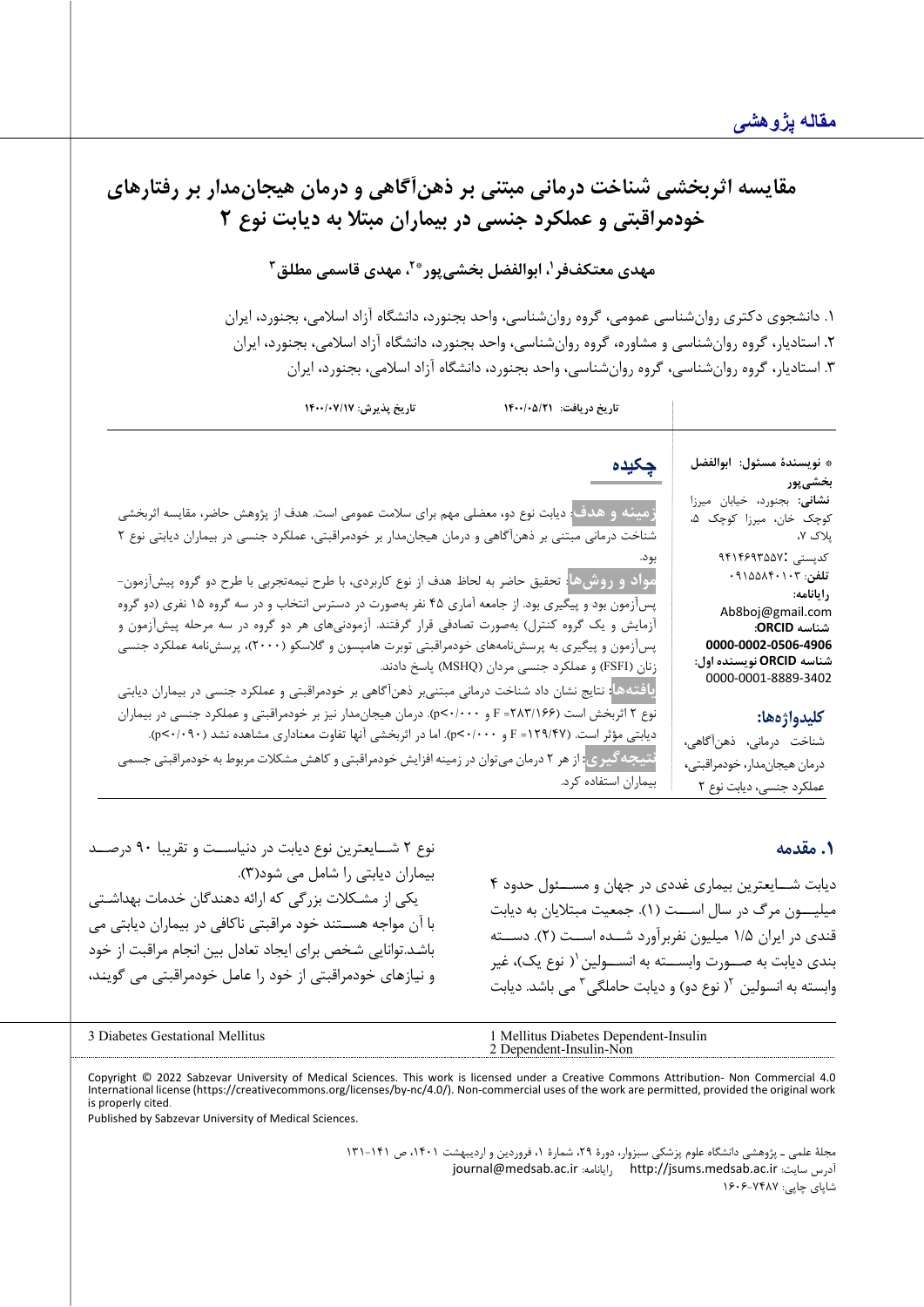( 4). بهبود رفتارهاي خودمراقبتی اولین گام درراسـتاي کمک به بیماران براي کنترل بهتر بیماریشـان اسـت ( 5) بیماران دیابتی به این مســـئلـه پی بردنـد کـه بـایـد بـه طور میـانگین در هر روز 58 دقیقـه را براي انجـام خودمراقبتی اختصـــاص دهنـد ( 6). در یـک مطالعه انجام شـده نتایج نشـانگر آن اسـت /9 37 درصـد بیماران دیـابتی مراقبـت روزانـه از پـا را انجـام نمی دهنـد و /7 37درصـــد، فعالیت بدنی منظم ندارند ( 7) .

از دیگر مشــکلات بیماران مبتلا به دیابت نوع 2 مشــکلات جنسـی اسـت. علاقه، رضـایت و توانایی برای شـرکت در فعالیت جنسی بـه طـور عمده تحت تأثیر دیابت قـرار مـی گیـرد. ( 8). اختلال عملکرد جنســـی در مبتلایان به دیلبت در مقایســـه با جمعیت عمومی شـایعتر است(۹). شـیوع اختلال عملکرد جنسـی در زنان دیابتی بین -80 20 درصــد تخمین زده شــده اســت و شيوع آن در ايران ٧٨/٧ درصد گزارش شده است(١٠). اختلال عملکرد جنسـی با اختلال در عواطف مربوط به عملکرد جنسـی، شـخصـیت، عملکرد اجتماعی، عاطفی و دوسـتی همراه اسـت و نارضایتی از عملکرد جنسی منجر به مشکلات اجتماعی از قبیل جرائم، تجاوزات جنسی، اختلالات روانی و طلاق می شود (١١).

براي درمان مشـکلات روانشـناختی افراد دیابتی ، درمان هاي روان شـناختی متعددي ابداع شـده اسـت از جمله درمان شـناختی مبتنی بر ذهن آگـاهی <sup>(</sup> (MBCT). ذهن آگـاهی بـه معنی توجـه کردن بـه زمـان حـال بـه شـــیوه اي خـاص، هـدفمنـد و خـالی از قضـاوت اسـت. ( 12). شـیوه هاي رسـمی شـامل دوره هاي خاصـی از مراقبه ذهن آگاهی مانند نشـستن و تمرکز توجه بر نفس ، اسکن بردن ، راه رفتن و کشـش ذهن و یوگا اسـت. ( 13). در این درمان شرکت کنندگان یاد می گیرند که ذهن آگاهی را به طیف وسیع تري از تجربیات داخلی و خارجی از جمله افکار و احســاســات بکشـند، به ویژه که در بدن تجربه می شـوند تعمیم دهند ( 14) در این درمان ها به جاي تغییر شــناخت ها، ســعی می شــود تا ارتباط روان شــناختی فرد با افکار و احســاســاتش افزایش یابد. ( 15). شـناخت درمانی مبتنی بر ذهن آگاهی بهبودي قابل توجه در کیفیت زندگی، نشـانگان اسـترس و اضـطراب بیماران دیابتی نشـان داده است (۱۶-۱۷-۱۸). دیگر درمان روانشـناختی درمان هیجـان مـداراســـت. رویکرد هیجـان مـدار توســـط گرینبرگ و جانســون<sup>۲</sup> در اوایل دهه ۱۹۸۰ و بر اســاس نظریۀ ســیســتمی درمان انسـانگرا و تجربی و نظریه دلبسـتگی تدوین شـد . فرایند درمان هیجان مدار در نه گام و سـه مرحله می باشـد که می توان روي هر فردي از 8 تا 10 جلسـه صـورت پذیرد که به افراد کمک

می کند به توانایی حل تعارضــاتشــان نائل شــوند ( 19). در این راسـتا عزالدین و همکاران ( 20) ا ثربخشـی درمان ه ی جان مدار بر شــادکامی زناشــویی و عملکرد جنســی زوجین را مثبت ارزیابی کردند. جاجرمی(۲۱) نشـان داد شـناخت درمانی مبتنی بر ذهن آگاهي بر افسردگي و سبک پاسخ دهي نشخواري زنان مبتلا به دیابت نوع ۲ موثر است. با توجه به عدم وجود پژوهشی منسجم و کاربردی در خصوص موضوع، هدف از پژوهش حاضر مقایسه ي اثر بخشــی شــناخت درمانی مبتنی بر ذهن آگاهی و درمان هیجـان مـدار بر خود مراقبتی و عملکرد در بیمـاران مبتلا بـه دیابت نوع 2 می باشد.

# **.2 مواد و روش**

این پژوهش از نوع نیمه تجربی با طرح 2 گروهه به صـورت پیش آزمون و پس آزمون و مرحلـه ي پیگیري بود.جـامعـه آمـاري پژوهش شـــامـل کلیـه افراد مبتلا بـه دیـابـت نوع 2 کـه در ســـال 1398 به انجمن دیابت شــهر ســب زوارمراجعه کرده اند بودند. بر اســاس جدول مورگان 45 نفر به صــورت دردســترس انتخاب شـدند و به صـورت تصـادفی سـاده در 3 گروه 15 نفري ( 2 گروه آزمـایش و 1 گروه کنترل) قرار گرفتنـد. معیـارهـاي ورود بـه پژوهش عبارت بود از : گذشــتن حداقل یک ســال از تشــخیص دیابت، نداشـتن عوارض پیشرفته دیابت، شرایط سنی ۴۰ تا ۶۰ ســال ( به علت دســترســی بیشــتر)، کســب حداقل نمره در پرسـشـنامه ي خود مراقبتی توبرت هامپسـون و گلاسـکو ( 2000)، عملکرد جنســـی زنـان (FSFI (و مردان (MSHQ (و داشـــتن رضـایت آگاهانه جهت شــرکت در مطالعـــــه . معیارهاي خروج عبارت بودند از : دریافت مداخلات روانشـــناختی در یک ســـال گذشته ، غیبت بیشتر از ۳ جلسه .در این راستا ابتدا گروه درمانی از میان افرادي که تشـخیص دیابت در آنها به وسـیله آزمون ها و آزمایشــات لازم تشــخیص داده شــده انجام شــد . با توجه به همزمانی جلسـات با شـیوع گسـترده ویروس کرونا و لزوم فاصـله گذاري اجتماعی، جلسـات با رعایت پروتکل هاي بهد اشـتی (اعم از ماســک، دســتکش، ضــد عفونی کردن محیط و رعایت فاصــله گذاري) در قالب گروههاي ۱۵ نفره آغاز شـد. بدين شـکل که به سـبب شـرايط پاندميک کرونا اعضـاي گروه آزمايش به صـورت ٣ نفر ي در گروهها حاضـر شـده و بعد از اتمام جلسـات 3 نفر اول ، ۳ نفر بعدي وارد گروه مي شـدند و اين رويه تا ۵ گروه ۳ نفره به صـــورت هفتگی ادامه پیدا کردابتدا پیش آزمون انجام شـــد. ۸ جلســـه، درمـان شـــنـاختی مبتنی بر ذهن آگـاهی طبق الگوي

<span id="page-5-0"></span>[1](#page-5-0) Mindfulness Based Cognitive Therapy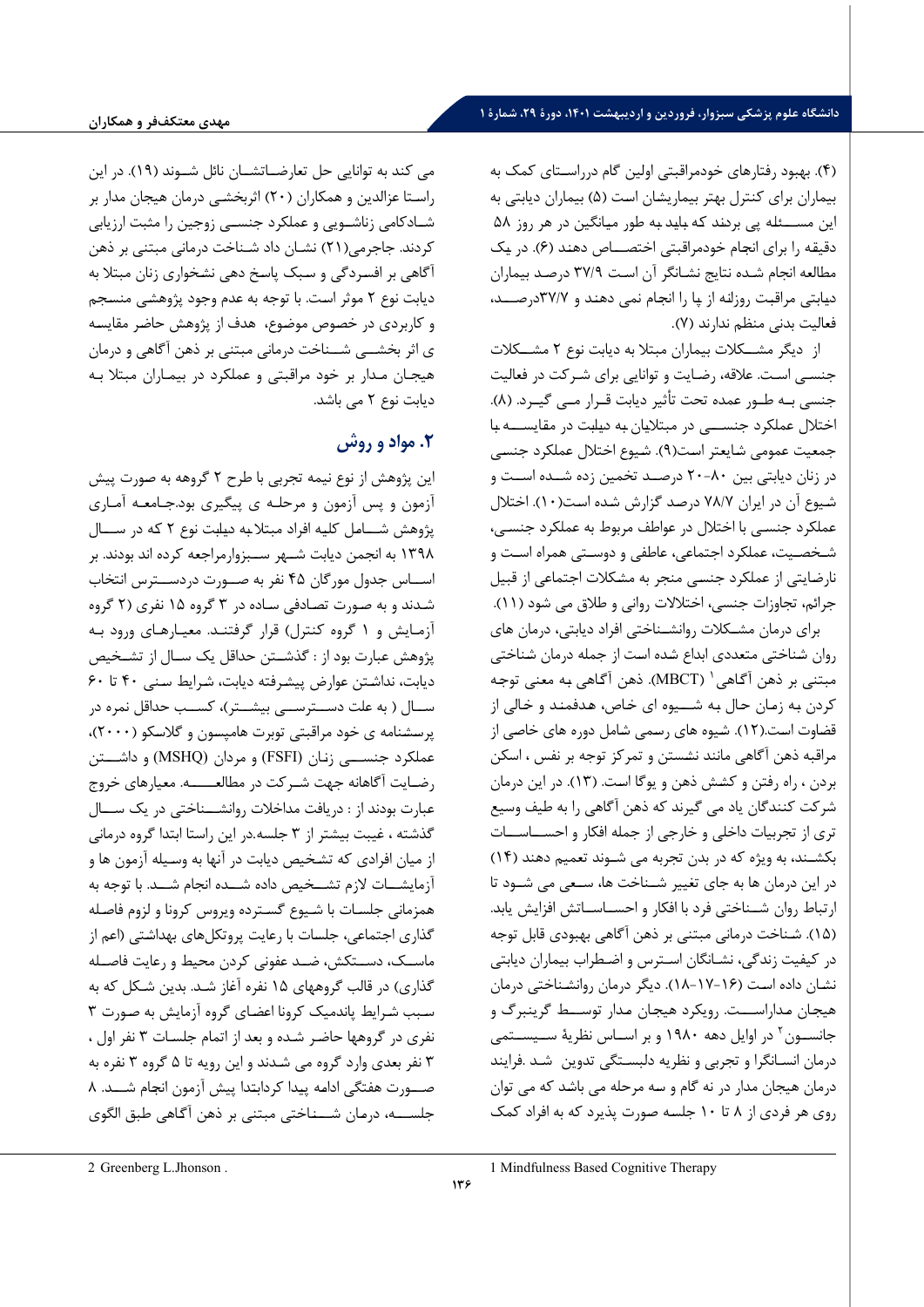**مقایسه اثربخشی شناخت درمانی مبتنی بر ذهنآگاهی...**

## **دانشگاه علوم پزشکی سبزوار، فروردین و اردیبهشت ،1401 دورة ،29 شمارة 1**

.1399.039REC.BOJNOURD.IAU.IR انجـام گرد یـد . در این تحقیق از تجزیه و تحلیل توصــیفی داده ها، به منظور توصــیف دادههاي جمع آوري شــده، اســتفاده شــد و نتايج با اســتفاده از نرم افزار آماري 17 spss تجزیه و تحلیل شـد خلاصـه جلسـات به شرح زیر می باشد :

کابات - زین و همکاران ( 1992) و جلسـه درمان هیجان مدار از پروتکل ارائه شــده توســط جانســون( 2006) به مدت 90 دقیقه براي گروه هـاي آزمـایش اجرا شـــد و بـه گروه کنترل هیچ گونـه درمانی داده نشــد. بعد از اتمام جلســات درمانی نیز پس آزمون انجام شد. دوره پیگیري نیز 3 ماه بعد به صورت حضوري و دقیقا مطابق با دوره قبل انجام شـــد. این پژوهش با شـــناســـه اخلاق

|  | جدول ۱. خلاصه محتوای جلسات درمان مبتنی بر ذهن آگاهی و درمان هیجان مدار |  |
|--|------------------------------------------------------------------------|--|
|--|------------------------------------------------------------------------|--|

| محتواي جلسات ذهن آگاهي                                                                                                      | حلسه   |
|-----------------------------------------------------------------------------------------------------------------------------|--------|
| معرفی اعضا، توضیح مختصر درباره ۸ جلسه و در مورد دیابت ؛ بـاز کردن مفهوم ذهن آگاهـی ؛ انجام پیش آزمون ؛ ارائه تكالیف         | اول    |
|                                                                                                                             |        |
| انجام مراقبه وارسی بدن ؛ بحث در مورد این تجربه و تجربه انجام تکلیف خانگی و در مورد موانع انجام تمرین و نیز راه حلهای برنامه | دوم    |
| ذهن آگاهي براي مسأله رها كردن افكار مزاحم                                                                                   |        |
| تمرین دیدن و شنیدن ؛ تمرین سه دقیقه ای فضای تنفسی                                                                           | سوم    |
| مراقبه نشسته همراه با توجه به تنفس، توجه به صداهای بدن و افکار؛ بحثدر مورد پاسخهای استرس و واکنش فرد به موقعيتهای           | چهار م |
|                                                                                                                             |        |
| مراقبه نشسته؛ حرکتهای ذهن آگاهانه بدن ؛ فضای تنفسی ۳ دقیقه ای در یک رویداد ناخوشایند                                        | پنجم   |
| تمرین فضای تنفسی ۳ دقیقه ای ؛ ۴ تمرین مراقبه به مدت ۱ ساعت ؛ انتخاب ترکیبی از مراقبه ها                                     | ششم    |
| مراقبه و آگاهی نسبت به هر آنچه در لحظه به هشیاری وارد می شود ؛ بحث در مورد مضمون بهترین راه مراقبت از خود                   | هفتم   |
| استفاده از یادگیریها ؛ پاسخ به سوالات شرکت کنندگان ؛ انجام پس آزمون ، خاتمه ی درمان                                         | هشتم   |
| شرح جلسات درمان هیجان مدار                                                                                                  | جلسات  |
|                                                                                                                             |        |
| آشنایی کلی با اعضای گروه ؛ معرفی درمانگر، ارائه تعریف مفاهیم درمان هیجان مدار، ؛ انجام پیش آزمون                            | اول    |
| بررسی پذیرش و انعکاس تجربیات (تعاملی و هیجانی ) ؛ مشخص کردن رابطه پاسخهای هیجانی شرکت کننده ها با سطح بیماری آنها           | دوم    |
| ؛ ارزیابی مشکل و موانع ً موجود ؛ ایجاد توافق درمانی                                                                         |        |
| انعکاس احساسات مرتبط با بیماری و ارزش دادن به آنها ؛ کشف ترسها و ناایمنی اساسی که ارتباط زوجی و رابطه جنسی را محدود         | سوم    |
|                                                                                                                             |        |
| برونسازی مشکل اعضا به کمک درمانگر ؛ روشن کردن پاسخهای هیجانی کلیدی ؛ چرخه تعامل توسط شرکت کننده ها ؛ افزایش                 | چهارم  |
| شناسایی نیازهای دلبستگی؛ پذیرش هیجانات                                                                                      |        |
| عمق بخشیدن به درگیری در روابط زناشویی؛ تمرکز روی خود نه دیگری ؛ ابراز خواسته و آرزوها                                       | ينجم   |
| یادگیری اعتماد به هیجانهایی که به تازگی آشکار شده ؛ تجربه واکنشهای جدیدا نسبت به انگیزه ها                                  | ششم    |
| هیجانهای اولیه که در مراحل قبلی شناسایی شده بودند به صورت کامل پردازش شدند                                                  | هفتم   |

# **.3 ابزار پژوهش**

**1) پرسشنامه جمعیت شناختی:** شامل 13 سوال مرتبط با اطلاعات دموگرافیک است.

**2) پرسشنامه خود مراقبتی توبرت هامپسون و گلاسکو( 2000) :** براي بررسی خود مراقبتی از پرسشنامه خود مراقبتی توبرت هامپسون و گلاسکو( 22) که با هدف ارزیابی رفتارهاي خود مراقبتی بیماران دیابتی در 5 حیطه رژیم غذایی، فعالیت فیزیکی، پایش قندخون، مراقبت از پاها و مصرف دارو، طی 7 روز گذشته ساخته شده و شامل 12 س وال است، استفاده شد

1 Female Sexual Function Index (FSFI)

( 22) . کواهارا و همکاران( 23 ) پایایی این پرسشنامه را از طریق آلفاي کرونباخ /76 0 و روایی محتوایی آن را رضایت بخش به دست آورده است . در ایران مطالعه اي که توسط رئیسی و همکاران ( 2015) انجام گرفت پایایی پرسشنامه مذکور با ضریب آلفاي /82 0 بر رو ي بیماران دیابتی مورد تایید قرار گرفت ( 24)

<span id="page-6-0"></span>**(FSFI (:**جهت بررسی **[1](#page-6-0) 3) پرسشنامه ي عملکرد جنسی زنان**  عملکرد جنسی زنان ز پرسشنامه روزن و همکاران که در سال 2000 ساخته شده و شامل 19 سوال جهت بررسی عملکرد جنسی زنان است استفاده شد ( 25) . پایـایی پرسشنامه در مطالعـه موسی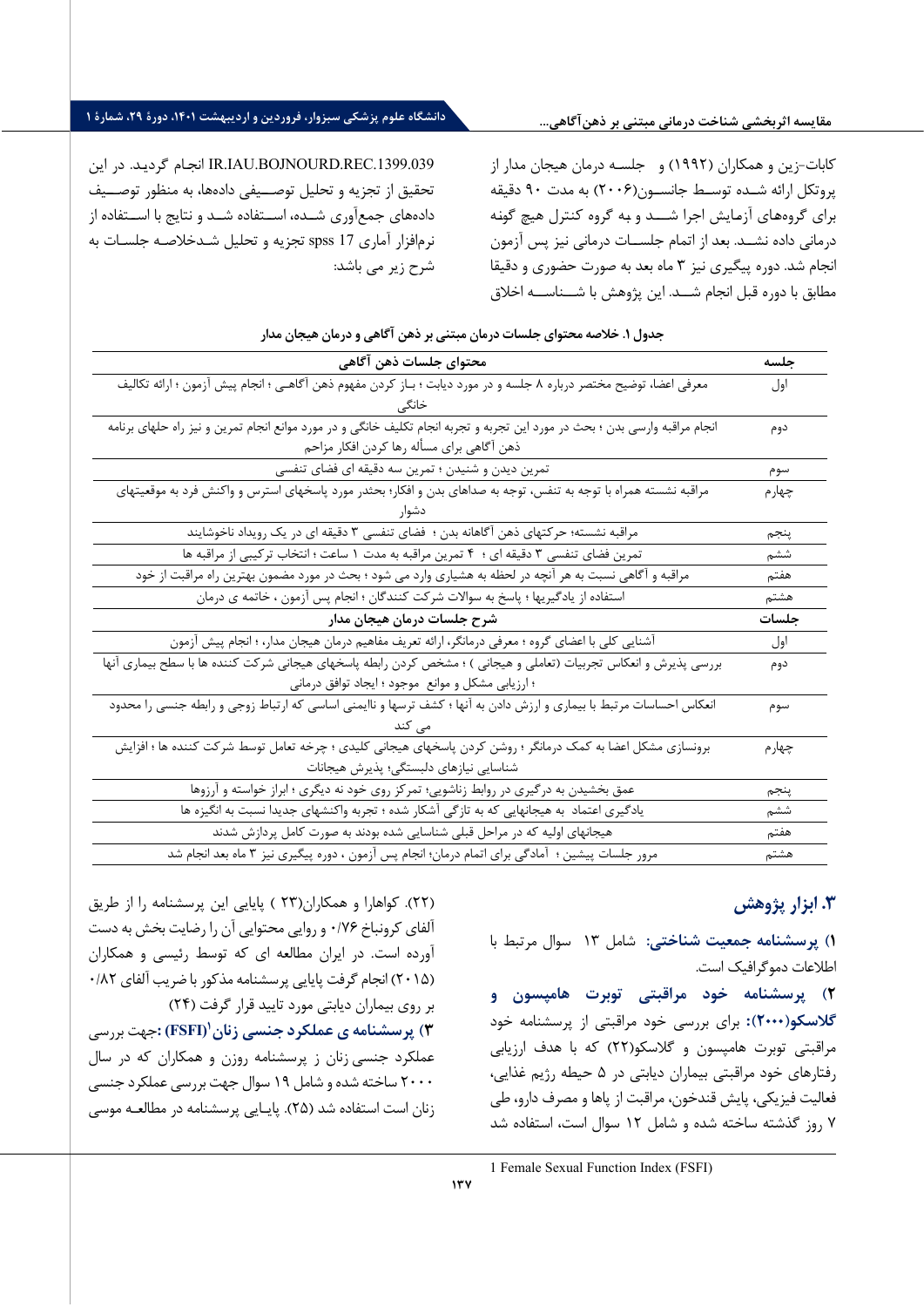زاده و متولی ( 2015) ضریب آلفـاي کرونبـاخ، /85 0 محاسبه شد که نشانگر پایایی بالاي آن است ( 26). روایی پرسشنامه مذکور در ایران توسط محمدي ، حیدري و فقیه زاده ( 27) مورد تأیید می باشد .

**(MSHQ (:** جهت **[1](#page-7-0) 4) پرسشنامه عملکرد جنسی مردان**  بررسی عملکرد جنسی مردان نیز از پرسشنامهای که شامل ۳ بعد نعوظ، انزال و رضایتمندي است استفاده شد . نتایج تحقیق روزن و همکاران( 25) حاصل از پایایی پرسشنامه حاکی از توافق درونی رضایت بخش در تمامی ابعاد پرسشنامه MSHQ است و مقدار شاخص عددي آن /84 0 است. در ایران نیز در پژوهش فخري و همکاران ( 2013) م قادیر نسبت و شاخص روایی محتوا به ترتیب

بیش از /78 0 و /90 0 بود. در تحلیل عاملی اکتشافی سه عامل نعوظ، انزال، و رضایتمندي، استخراج شد. ضریب آلفاي کرونباخ براي هر یک از ابعاد پرسشنامه بیش از /84 0 و نشانگر پایایی ابزار است (٢٨)

### **.3 یافتهها**

بررسی وضعیت سنی افراد نشان داد که میانگین کل سن پاسخگویان برابر با ۴۸/۹ است . در مجموع ۲۳ نفر دیپلم ، ۱۶ نفر لیسانس و ۶ نفر فوق لیسانس و بالاتر بودند. مقایسه گروه ها با آزمون تحلیل واریانس نشان داد که از نظر آماری تفاوتی بین میزان گروه ها وجود ندارد ( /05 0<p(.

|                                                                              | گروه                                                                       |                                                 |           |                   |
|------------------------------------------------------------------------------|----------------------------------------------------------------------------|-------------------------------------------------|-----------|-------------------|
| كنترل                                                                        | هيجان مدار                                                                 | ذهن آگاهی                                       | ز مان     | متغيرها           |
| ميانگين± انحراف معيار                                                        | ميانگين± انحراف معيار                                                      | میانگین± انحراف معیار                           |           |                   |
| $9/11 \pm 9.11$                                                              | $\pm$ $\Delta$ $\frac{1}{2}$ $\Delta$ $\Delta$ $\frac{1}{2}$ $\frac{1}{2}$ | $\Delta$ /91 ± $\Delta$ $\Lambda$ / $\Lambda$ ۶ | پيش آزمون |                   |
| $9! \cdot \Lambda \pm 9 \cdot 19 \cdot$                                      | $\Delta$ / $\cdot$ Y $\pm$ Y $\cdot$ / $\cdot$                             | $Y/\lambda\lambda \pm YY/\gamma$                | پس آزمون  | خودمراقبتى        |
| $\Delta$ /V) $\pm$ $\Delta$ 9/95                                             | $f(9) \pm f'(0)$                                                           | $\Delta$ /۲۲ ± $\gamma$ $\gamma$ /95            | پیگیری    |                   |
| $\Delta$ $\Upsilon$ $\Delta$ $\pm$ $\Upsilon$ $\Upsilon$ $\Upsilon$ $\Delta$ | $T/1.1$ $\pm 79/70$                                                        | $9/70 \pm 79/0$ .                               | پيش آزمون |                   |
| $\Delta/\cdot r \pm r r/r \Delta$                                            | $f/\gamma t \pm f\gamma/\gamma \Delta$                                     | $\Delta$ /۲۹ ± $\Delta$ ۱/ $\cdots$             | پس آزمون  | عملکرد جنسی مردان |
| $Y/Y$ + $\pm$ $YY/Y$ $\Delta$                                                | $f/fV \pm r\Delta/\Delta$ .                                                | $9/Yf \pm fY/T$                                 | پیگیری    |                   |
| $Y/99 \pm YY/9Y$                                                             | $1/F1 \pm 71/F7$                                                           | $Y/Y$ 9 ± $Y1/99$                               | پيش آزمون |                   |
| $Y/YY \pm YY/Y$                                                              | $1.5 + 1.7$                                                                | $1/11 \pm 7.1$                                  | پس آزمون  | عملکرد جنسی زنان  |
| $1/VT \pm 17/$                                                               | $Y/Y$ $\Delta$ $\pm$ $Y$ $\Delta/Y$ $\Delta$                               | $1/99 \pm 79/11$                                | پیگیری    |                   |

یافته ها نشـــان داد میانگین خود مراقبتی و عملکرد جنســـی در گروه ذهن آگاهی و هیجان مدار افزایش داشـــته اســـت. اما این میانگین در گروه کنترل تغییر اندکی داشته است . نمودارهای زیر



روند تغیرات نمرات را در سـه مرحله ي پیش آزمون ، پس آزمون و پیگیري به تفکیک گروهها را نشان می دهد



<span id="page-7-0"></span>**شکل .1 نمودار خطی میانگین خود مراقبتی در بین گروه ها شکل .2 نمودار خطی میانگین عملکرد جنسی مردان در بین گروه ها** 

1 Men Sexual Health Questionnaire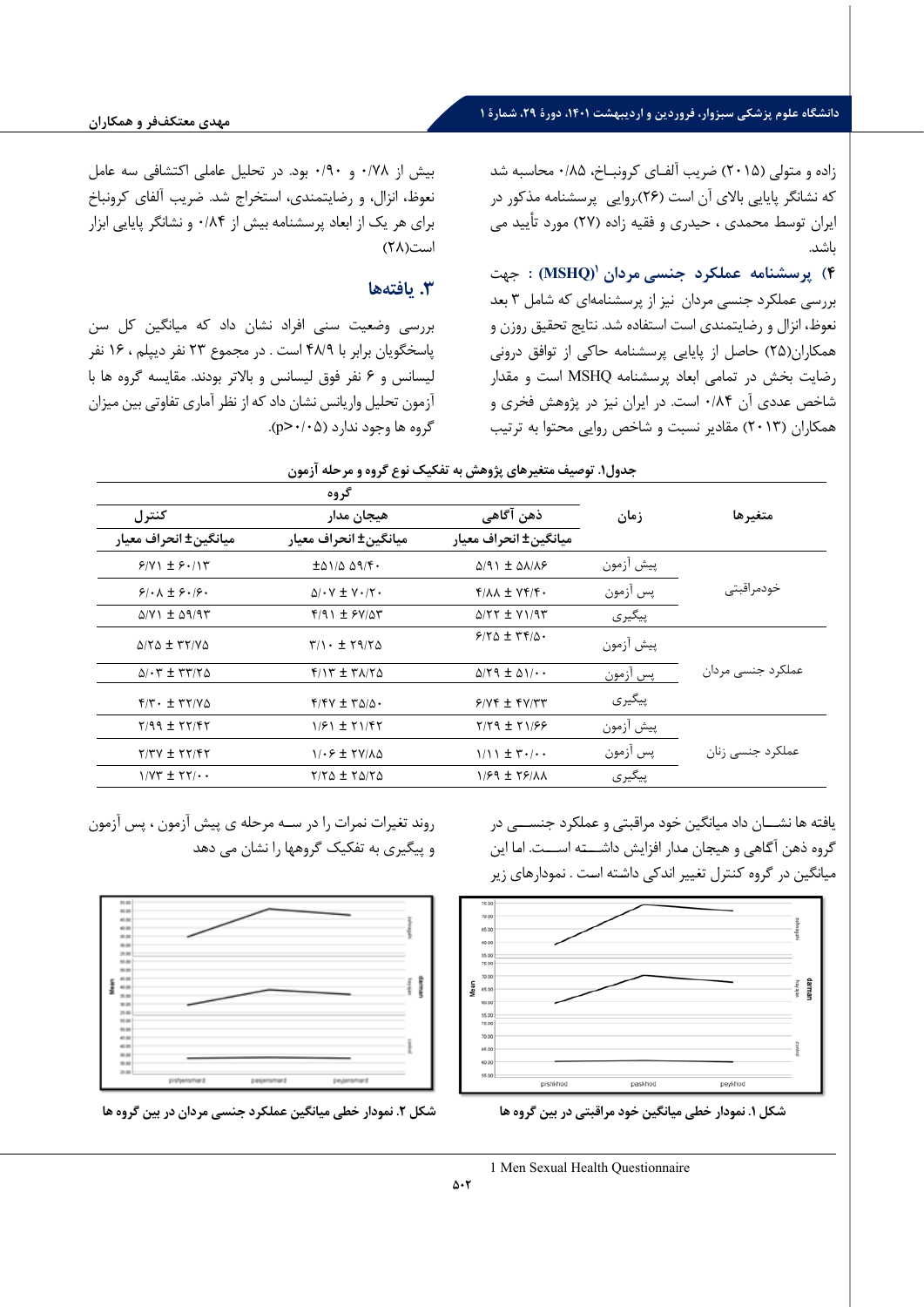## **دانشگاه علوم پزشکی سبزوار، فروردین و اردیبهشت ،1401 دورة ،29 شمارة 1**



**شکل .3 نمودار خطی میانگین عملکرد جنسی زنان در بین گروه ها** 

| اندازه اثر           | سطح<br>معنی داری            | آماره F | ميانگين<br>مجذورات | درجه<br>آزادى | مجموع<br>مجذورات | منابع تغيير                        |
|----------------------|-----------------------------|---------|--------------------|---------------|------------------|------------------------------------|
| $\cdot$ /۲۲ $\wedge$ | $\cdot$ / $\cdot$ 9 $\cdot$ | V/97    | YY/1A              |               | YY/1A            | گروه خود مراقبتی (مداخله)          |
| $\cdot$ /07.         | $\cdot$ /177                | 9/4     | 70/17              |               | 70/17            | گروه عملکرد جنسی مردان<br>(مداخله) |
| $\cdot$ /٤٤١         | $\cdot$ /۲۲ $\cdot$         | 17/97   | 102/07             |               | 102/07           | گروه عملکرد جنسی زنان<br>(مداخله)  |

## جدول ۲. مقایسه میزان تاثیر دو روش شناخت درمانی مبتنی بر ذهن آگاهی و درمان هیجان¬مدار بر متغبرهای وابسته

.( $p<\cdot/\cdot \mathcal{P}(\cdot)$ 

نتایج آزمون تحلیل کوواریانس نشان داد هر دو درمان به میزان مشابهی بر خود مراقبتی و عملکرد جنسی تاثیر گذار هستند.

جدول ۳. نتایج تحلیل واریانس با طرح اندازه گیری مکرر درون گروهی برای بررسی شناخت درمانی مبتنی بر ذهن آگاهی و درمان هیجان مدار بر خود **مراقبتی و عملکرد جنسی در زنان و مردان** 

| مقدار p                     | مقدار F             | ميانگين<br>مجذورات                               | درجه آزادی | مجموع مجذورات                       | منبع تاثیر ( شناخت درمانی<br>مبتنی بر ذہن آگاہی) | متغير             |
|-----------------------------|---------------------|--------------------------------------------------|------------|-------------------------------------|--------------------------------------------------|-------------------|
| $\cdot/\cdot\cdot\cdot$     | $Y \cup Y \vee Y$   | $7Y \cdot / \Lambda V$                           |            | 71.11V                              | زمان                                             |                   |
| $\cdot$ / $\cdot$ + $\cdot$ | YYY/00E             | 77.7.1V                                          |            | $77.$ / $\cdot$                     | زمان ٭ گروه                                      | خود مراقبتی       |
|                             |                     | Y/90Y                                            | ٤٢         | $\Lambda$ Y/JJV                     | خطا                                              |                   |
| $\cdot$ / $\cdot$ + $\cdot$ | 177/79 <sub>A</sub> | <b>TAT/TTT</b>                                   |            | <b>TAT/TTT</b>                      | زمان                                             |                   |
| $\cdot$ / $\cdot$ + $\cdot$ | 177/797             | $Y \cdot 9/971$                                  |            | Y07/19                              | زمان ٭ گروه                                      | عملکرد جنسی مردان |
|                             |                     | Y/11A                                            | ٤٢         | $Y0/\Sigma$                         | خطا                                              |                   |
| $\cdot/\cdot\cdot$          | $Y \cdot / \cdot Y$ | 20/72.                                           |            | 20/72.                              | زمان                                             |                   |
| $\star/\star\star\star$     | <b>YV/AYI</b>       | 71/170                                           | ١          | 71/170                              | زمان ٭ گروه                                      | عملکرد جنسی زنان  |
|                             |                     | $Y/Y$ ٦٠                                         | ٤٢         | T1/T0                               | خطا                                              |                   |
| مقدار p                     | مقدار F             | ميانگين                                          | درجه آزادی | مجموع مجذورات                       | منبع تاثير                                       |                   |
|                             |                     | مجذورات                                          |            |                                     | ( هیجان مدار)                                    | متغير             |
| $\cdot$ / $\cdot$ + $\cdot$ | 71/VTT              | $\Upsilon\Upsilon\Upsilon\cdots\Upsilon\Upsilon$ |            | $\Upsilon\Upsilon\Upsilon/\Upsilon$ | زمان                                             |                   |
| $\cdot$ / $\cdot$ $\cdot$   | 71/1.2              | Y7.721V                                          |            | Y7.721V                             | زمان ٭ گروه                                      | خود مراقبتی       |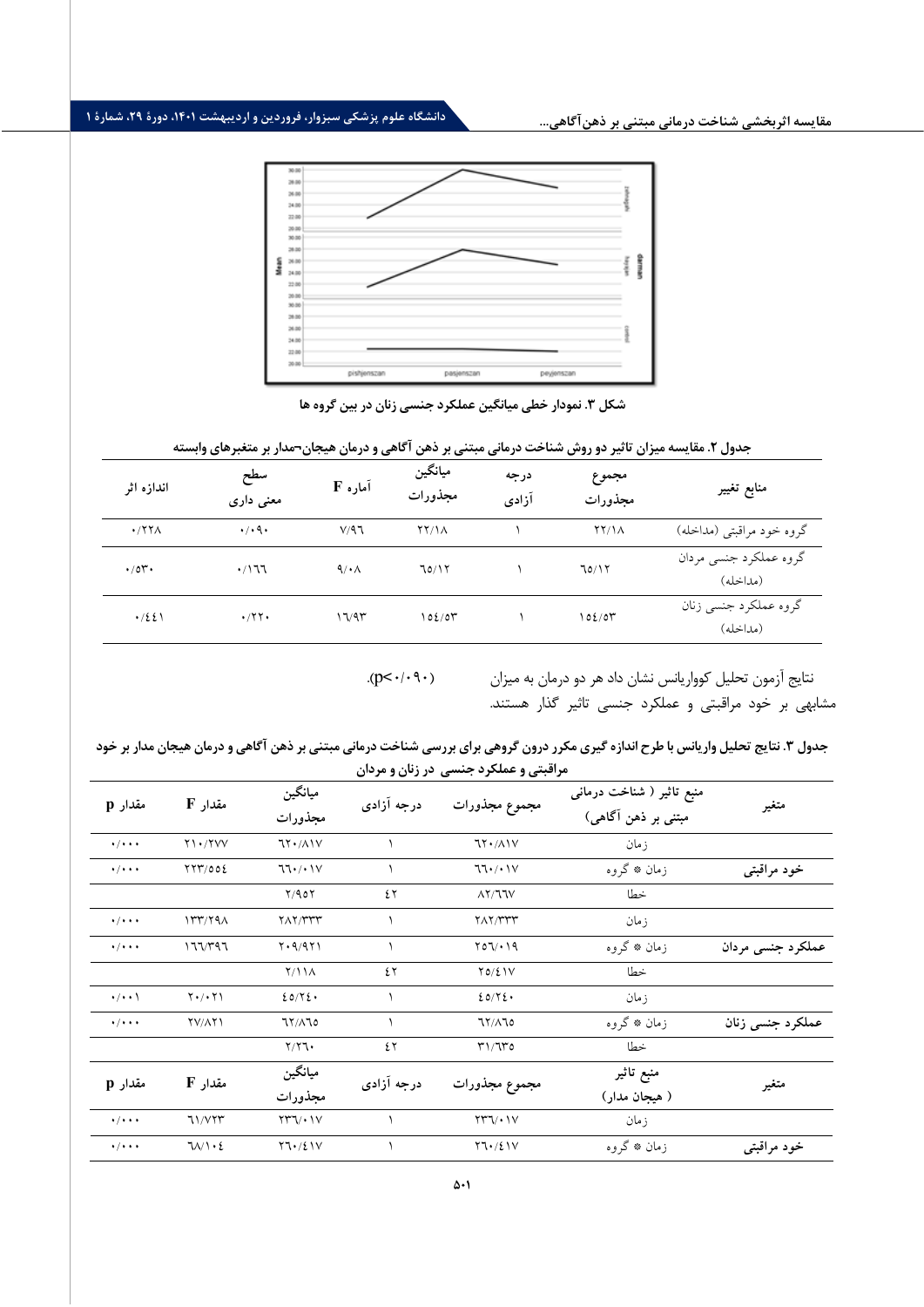## **دانشگاه علوم پزشکی سبزوار، فروردین و اردیبهشت ،1401 دورة ،29 شمارة 1**

|                                |                       | $\Upsilon/\Lambda\Upsilon$              | ٤٢ | $\mathcal{N} \cdot \mathcal{N} \cdot \mathcal{N}$ | خطا         |                   |
|--------------------------------|-----------------------|-----------------------------------------|----|---------------------------------------------------|-------------|-------------------|
| $\cdot$ / $\cdot$ + $\cdot$    | $r\tau/\nu\tau$       | $V/\sqrt{10}$                           |    | $V$ $\Lambda$ / $\Lambda$ ro                      | ز مان       |                   |
| $\cdot$ / $\cdot$ +            | 117/7.2               | $VV$ $\cdot$ $\zeta$ $\zeta$            |    | $VV$ $\cdot$ $\zeta$ $\zeta$                      | زمان ٭ گروه | عملکرد جنسی مردان |
|                                |                       | Y/Y                                     | ٤٢ | Y4/V0                                             | خطا         |                   |
| $\cdot$ / $\cdot$ ۳٦           | 0/0V                  | $Y \cdot / 0V$                          |    | $Y \cdot /0V$                                     | ز مان       |                   |
| $\cdot$ / $\cdot$ \ $\Upsilon$ | $\Lambda/V$ \ $\cdot$ | $\mathcal{H} \mathcal{H} / \mathcal{H}$ |    | $\mathcal{H} \mathcal{H} / \mathcal{H}$           | زمان ٭ گروه | عملکرد جنسی زنان  |
|                                |                       | r/79.                                   | ٤٢ | $22/7$ $\wedge$                                   | خطا         |                   |

یافته هاي جدول شماره 3 نشان داد اثر مداخله شناخت درمانی مبتنی بر ذهن آگاهی و درمان هیجان مدار معنی دار شده است (0/05>p (و بر این اساس فرضیه پژوهش مورد تایید قرار می گیرد.

با توجه به نتایج جدول 4 اثر اصلی گروه شناخت درمانی مبتنی بر ذهن آگاهی و درمان هیجا مدار براي متغیر هاي خود , ≤•/• (F=۱۵/۵۵۵, sig≤•/•••) مراقبتی  $\text{sig}$ ≤•/•••) sig7/288=F(، عملکرد جنسی در مردان (0/000≥ , و عملکرد جنسی F=۰/۴۲۸, sig $\leq$ ۰/۰۰۰) (F=۱۵/۵۷۷sig

د<sub>ر ز</sub>نان (−1×/0∀0×1+=F) (−17/7) (−17+/+≥), sig sig7/170=F(، معنادار بود که با توجه به مجذر اتا می توان گفت که در بخش بین گروهی 59 درصد تغییرات خود مراقبتی ، 56 درصد تغییرات عملکرد جنسی در مردان و 61 درصد تغییرات عملکرد جنسی در زنان ناشی از اثر مداخله شناخت درمانی مبتنی بر ذهن آگاهی و 66 درصد تغییرات خود مراقبتی ، 52 درصد تغییرات عملکرد جنسی در مردان و 48درصد تغییرات عملکرد جنسی در زنان ناشی از اثر مداخله درمان هیجان مدار است.

جدول ۴. نتایج تحلیل وارایانس با طرح اندازه گیری مکرر بین گروهی برای بررسی شناخت درمانی مبتنی بر ذهن آگاهی و درمان هیجان مدار بر خود

| مراقبتی و عملکرد جنسی |                             |                      |                           |           |                                      |         |                                          |
|-----------------------|-----------------------------|----------------------|---------------------------|-----------|--------------------------------------|---------|------------------------------------------|
| مجذور                 | معنادارى                    | آماره F              | ميانگين                   | درجه      | مجموع                                | منبع    | متغیرها ( شناخت درمان <sub>ی</sub> مبتنی |
| اتا                   |                             |                      | مجذورات                   | آزادى     | مجذورات                              | تغييرات | بر ذهن آگاهي)                            |
| $\cdot$ 109           | $\cdot$ / $\cdot$ + $\cdot$ | 10/000               | 10.2/V11                  | 1         | 10.2/V11                             | گروه    | خود مراقبتي                              |
|                       |                             |                      | 97/VT0                    | ٤١        | YV·A/0VA                             | خطا     |                                          |
| $\cdot$ /07           | $\cdot/\cdot\cdot\tau$      | 10/0VV               | 177V/T7V                  | ١         | 177V/T7V                             | گروه    | عملکرد جنسی مردان                        |
|                       |                             |                      | $\Lambda$ 0/٢٣١           | ٤١        | $\frac{1.77}{V}$                     | خطا     |                                          |
| $\cdot/7$             | $\cdot/\cdot\cdot$          | IV/VEV               | 119/719                   | $\lambda$ | 119/719                              | گروه    | عملكرد جنسي زنان                         |
|                       |                             |                      | 1.7171                    | ٤١        | 121/797                              | خطا     |                                          |
| مجذور                 | معنادارى                    | آماره F              | ميانگين                   | درجه      | مجموع                                | منبع    | متغیرها ( هیجان مدار)                    |
| اتا                   |                             |                      | مجذورات                   | آزادى     | مجذورات                              | تغييرات |                                          |
| .77                   | $\cdot/\cdot$ \ \           | V/YAA                | <b>TVV/VAA</b>            | $\lambda$ | <b>TVV/VAA</b>                       | گروه    | خود مراقبتي                              |
|                       |                             |                      | 97/17                     | ٤١        | Y7.2/0V                              | خطا     |                                          |
| $\cdot$ /07           | $\cdot$ / $\cdot$ + $\cdot$ | $\cdot$ /27 $\wedge$ | $Y\Sigma/\cdot \Lambda Y$ | 1         | $Y\S$ / $\cdot$ $\wedge$ r           | گروه    | عملکرد جنسی مردان                        |
|                       |                             |                      | 07/T1                     | ٤١        | $V\Lambda\Lambda/\mathfrak{0}\cdots$ | خطا     |                                          |
| $\cdot/2\Lambda$      | $\cdot/\cdot$ $\cdot$       | V/Y                  | 79/279                    | 1         | 79/279                               | گروه    | عملکرد جنسی زنان                         |
|                       |                             |                      | 9/7                       | ٤١        | 117/19.                              | خطا     |                                          |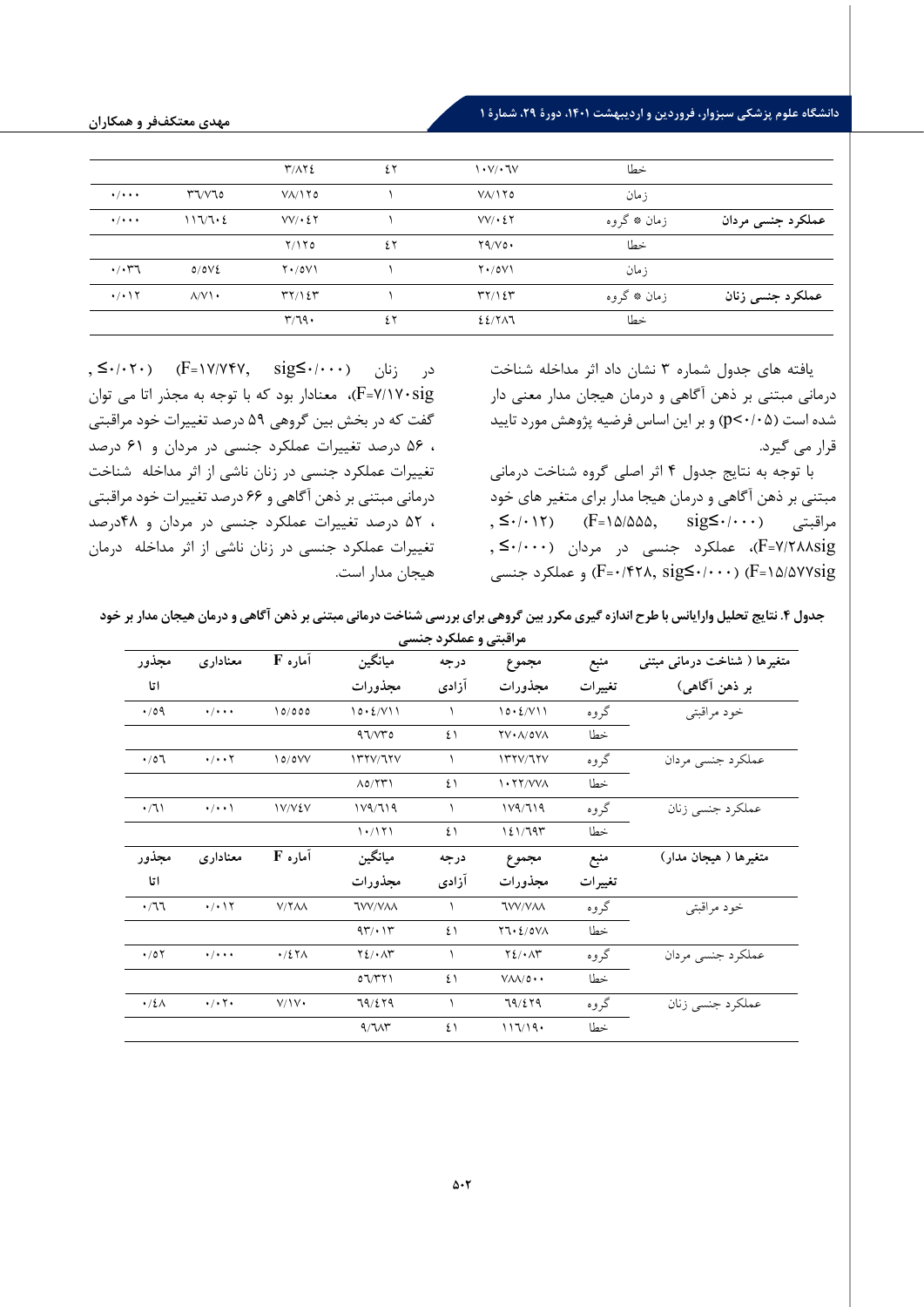| مقدار p                            | خطاي استاندارد               | اختلاف ميانگين ها                                            | مقايسه خود مراقبتى              | گروه                 |
|------------------------------------|------------------------------|--------------------------------------------------------------|---------------------------------|----------------------|
| $\cdot$ / $\Delta \Delta \Upsilon$ | 1/99                         | <b>7/۶۸۸9</b>                                                | هيجان مدار                      | شناخت درمان مبتنی بر |
| $\cdot$ / $\cdot$ \                | 1/99                         | <b>A/IVAA</b>                                                | كنترل                           | ذهن آگاهی            |
| .7007                              | 1/99                         | $-7/729$                                                     | شناخت درمانی مبتنی بر ذهن آگاهی |                      |
| .1.79                              | 1/99                         | <b>DIFAA9</b>                                                | كنترل                           | هيجان مدار           |
| $\cdot/\cdot\cdot$                 | 1/99                         | $-\lambda/\gamma\gamma\lambda\lambda$                        | شناخت درمان مبتني بر ذهن آگاهي  |                      |
| .1.79                              | 1/99                         | $-\Delta$ /۴۸۸۹                                              | هيجان مدار                      | كنترل                |
| مقدار p                            | خطاى استاندارد               | اختلاف ميانگين ها                                            | مقايسه عملكرد جنسى مردان        | گروه                 |
| $\cdot$ /٣٨٧                       | Y/FY                         | $Y/Y$ 91Y                                                    | هيجان مدار                      | شناخت درمان مبتنی بر |
| $\cdot/\cdot\cdot$                 | $Y/\mathcal{F}Y$             | 1811884                                                      | كنترل                           | ذهن آگاهی            |
| $\cdot$ /٣٨٧                       | $Y/\mathcal{F}^{\mathbf{w}}$ | $-Y/Y$ 91 $Y$                                                | شناخت درمانی مبتنی بر ذهن آگاهی |                      |
| $\cdot/\cdot\cdot$                 | Y/FF                         | $T/\lambda V \Delta$ .                                       | كنترل                           | هيجان مدار           |
| $\cdot/\cdot\cdot$                 | $Y/\mathcal{F}^{\mathbf{w}}$ | -181984                                                      | شناخت درمان مبتني بر ذهن آگاهي  |                      |
| $\cdot/\cdot\cdot$                 | Y/FF                         | $-\mathsf{r}/\mathsf{\Lambda}\mathsf{v}\mathsf{\Delta}\cdot$ | هيجان مدار                      | كنترل                |
| مقدار p                            | خطاى استاندارد               | اختلاف ميانگين ها                                            | مقايسه عملكرد جنسى زنان         | گروه                 |
| .1.95                              | $\cdot/\lambda$ .            | $1/\lambda \Upsilon \Upsilon$                                | هيجان مدار                      | شناخت درمان مبتنی بر |
| $\cdot$ / $\cdot$ $\cdot$          | $\cdot/\lambda$ .            | 9/5.5                                                        | كنترل                           | ذهن آگاهی            |
| $\cdot$ / $\cdot$ 95               | $\cdot/\lambda \cdot$        | $-1/\lambda YY$                                              | شناخت درمانی مبتنی بر ذهن آگاهی |                      |
| $\cdot$ / $\cdot$ $\cdot$          | $\cdot/\lambda\Delta$        | $f/T\Delta V$                                                | كنترل                           | هيجان مدار           |
| $\cdot$ / $\cdot$ $\cdot$          | $\cdot/\lambda$ .            | $-5/5.5$                                                     | شناخت درمان مبتني بر ذهن آگاهي  |                      |
| $\cdot$ / $\cdot$ $\cdot$          | $\cdot/\lambda\Delta$        | $-5/70V$                                                     | هيجان مدار                      | كنترل                |

یافته ها نشـان داد بین میانگین خود مراقبتی و عملکرد جنسـی در مردان و زنـان در دو گروه شـــنـاخـت درمـانی مبتنی بر ذهن آگـاهی و گروه درمـان هیجـان مـدار نیر تفـاوت معنـاداري ملاحظـه نشـد ( p=٠/٣٨٧ ، p=٠/٣٨٧ و ( p=٠/٠٩٢ ) که به معنای این اسـت کـه هر دو گروه بـه میزان مشـــابهی بر خود مراقبتی و عملکرد جنسی موثر بوده اند .

## **.4 بحث و نتیجهگیري**

هدف از پژوهش حاضــر مقایســه ي اثر بخشــی شــناخت درمانی مبتنی بر ذهن آگـاهی و درمـان هیجـان مـدار بر خود مراقبتی و عملکرد در بیماران مبتلا به دیابت نوع 2 می باشــد. نتایج نشــان داد اثر اصــلی گروه شــناخت درمانی مبتنی بر ذهن آگاهی براي متغیر هـاي خود مراقبتی، عملکرد جنســـی در مردان و عملکرد جنسـی در زنان، معنادار بود که این نتایج همسـو با پژوهش هاي ( 29 ، 30 ) و ناهمســو با ( 31 ، 32) بود. زمانی که فرد به شــیوه ذهن آگـاهـلنه زنـدگی می کنـد و مجهز بـه مهـارتهای ذهن آگـاهی اســت و آموزه هاي شــناخت درمانی مبتنی بر ذهن آگاهی مانند

پـذ یرش در جریـان زنـدگی او حضـــور دارنـد، در نتیجـه بـه احتمـال بیشتري گرایش به انجام رفتارهایی دارد که با افزایش خودمراقبتی مرتبط اسـت(٣٣). تاثیر شـناخت درمانی مبتنی بر ذهن آگاهی بر عملکرد جنســی نیز بدین صــورت اســت که باور افراد به توانایی هایشــان حتی در مواقعی که فرد دچار نقصــی در بدن خود می شـــود، می توانـد عملکردهـاي او را ثـابـت نگـه دارد . بـا این بـاور، فرد می توانـد بر پیـامـدهـاي زنـدگی خود اثر بگـذارد و احســـاس کنترل بیشـتري بر آن دا شـته باشـد. چنین باوري، نوعی خود ارزیابی از توانایی و کارآمدي در رفتار جنسـی اسـت . به همین دلیل میزان عزت نفس، نگرش مثبت و همدلی همسران با ارضاي جنسی بهتر و کامل تر و احسـاس شـادکامی، مرتبط شـناخته می شـود و روابط جنسی و ابراز محبت را بالا می برد ( 34 ).

نتـایج دوم نشـــان داد درمـان هیجـان مـدار بر متغیر هـاي خود مراقبتی، عملکرد جنسـی مردان و عملکرد جنسـی زنان در بیماران مبتلا به دیابت نوع 2 اثر بخش است . نتیجه این قسمت از پژوهش نیز مؤید پژوهش های گذشـته اسـت (۳۵–۳۸). می توان گفت که در این بیماران نگرشـها، احسـاسـات و آگاهی با لایی از خود وجود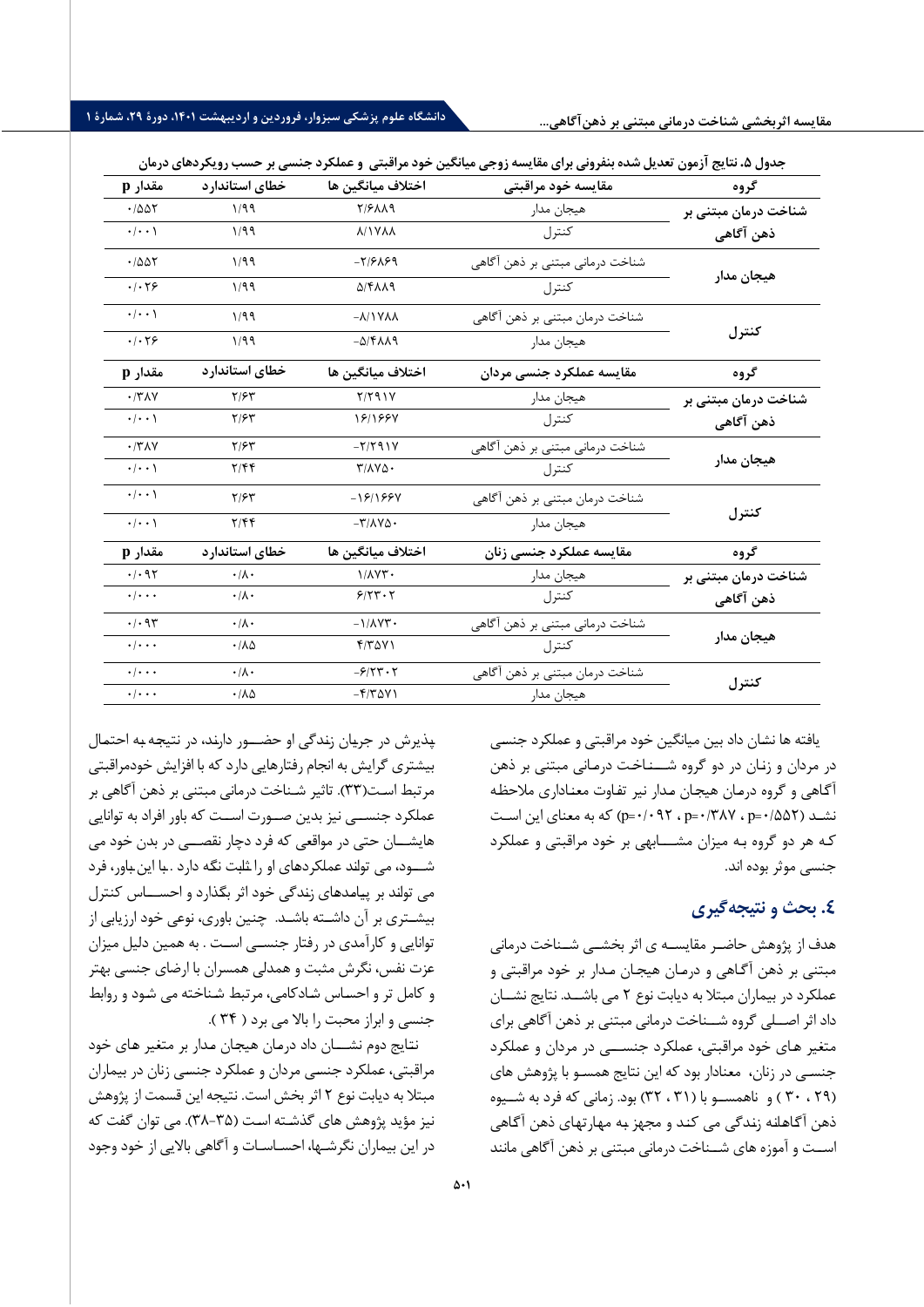اثربخــشی دو درمــان و عوامــل اختــصاصی اشاره کرد. یکی از عناصــر مــشترك در هــر دو درمــان، تکالیف خانگی است . در هـــر دو درمـــان انجـــام تکـــالیف خانگی و ا رائه ي نتایج آن در جلسه بعــد، جــزء عناصــر اصلی در درمان می باشد. مورد دیگــر در اثربخــشی هــر دو درمان تأکید بر نحوه ي ارتباط بــا افکــار و هیجانـــات است. در هر دو درمان مذکور، ارتباط فرد بـــا افکار و هیجانات خود از حالت نابهنجار خارج شـده و بــــه حالت طبیعی نزدیک می شود و ا ین امر باعــث بهبودي می شود (هرچنــد بــه دو شـــــیوهی متفــــاوت) ( 16) .از جمله محدودیت هاي پژوهش حاضــر می توان به نمونه گیري در دســترس، ســن افراد و عدم کنترل شـدت بیماري می باشـد. پیشـنهاد می شـود چنین پژوهش هایی با حجم نمونه ي بیشـتر انجام شـود تا تعمیم نتایج با اطینان بیشتري صورت گیرد .

## **تشکر و قدردانی**

این پژوهش مسـتخرج از رسـاله ي دکترا می باشـد. از اسـاتید عزیز و بزرگوار و انجمن دیابت سـبزوار بابت همکاري هاي صـمیمانه در نگارش این مقاله کمال تشکر را دارم .

#### **References**

- [1]. Shaw JE, Sicree RA, Zimmet PZ. Global estimates of the prevalence of diabetes for 2010 and 2030. Diabetes Res Clin Pract .2010
- [2]. Larejani B, Zahedi F. Epidemiology of diabetes mellitus in Iran. Diabet Metabol J .2010; 1: 1-8 (Persian) .
- [3]. Shahbazian H. Shahbazian H. Roshan pajoh, F. Survey The Prevalence of nephropathy in Early Diagnosis of type 2 diabetes in patients of diabetes clinic of Ahvaz. Jundishapur Univ Med Sci .2012; 3(50):600- 607. (Persian) .
- [4]. Rahimi A, Salehi SH, Afrasiabifar A. The Effect of Orem's Self-Care Model on Quality Of Life of Patients with Hypothyroid Goiter. Armaghan Danesh.2012;17(5):21- 35(Persian)
- [5]. Mahmoodi A, Alavi M, N. Mousavi N. Investigate the Relationship between Self-care and --with Hemoglobin A1C in Diabetics. Sci J Hamadan Nurs Midwifery Fac. 2012; 20(3):20-5. (Persian)
- [6]. MacKichan F, Paterson C, Henley WE, Britten N. Self-care in People with Long Term Health Problems: a Community Based Survey. BMC Family Practice J. 20 June 2011;12.( $\Delta$ ۳)
- [7]. Safford M, Russell L, Churlsuh D, Roman S, Pogach L. How much time Do patients with Diabetes spend onself – care?. J Am Board Fam Pract. 2005;18(7):262-70 .
- [8]. Copeland KL, Brown JS, Creasman JM, Van Den Eeden SK, Subak LL, Thom DH, et al. Diabetes mellitus and sexual function in middle-aged and older women. Obstet Gynecol. 2012;120 (2 Pt 1): 331-40.
- [9]. Najafi M, Mirhoseini M, Moghani Lankarani M, Assari S. Correlation between sexual dysfunction and marital dissatisfaction among diabetics. Iranian Journal of Endocrinology and Metabolism. 2006;8(2):175-179 .

نداشـته ، تصویر ذهنی منفی از خویش دارند و در ابعاد ذهنی رشد ضـعیفی دارند. به کارگیري درمان هیجان مدار و اسـتفاده از تنظیم هیجـان در بیمـاران بـاعـث افزایش خود مراقبتی در آنهـا گردیـد. در خصــوص اثر بخشــی درمان هیجان مدار بر عملکرد جنســی نیز نتیجه حاکی از آن بوده اســت که آموزش راهبردهای مدیریت هیجان ســبب افزایش مولفه رضــایت جنســی گروه آزمایش در مقایسـه با گروه کنترل شـده اسـت. هدف درمان هیجان مدار این اسـت که کاري کند تا مراجعین به پاسـخهاي هیجانی که زیربناي الگوي تعاملی منفی آنها هسـتند، دسـترسـی پیدا کنند، آنها را ابراز نموده و پردازش مجدد کنند. سپس افراد می توانند علائم هیجانی جدیدي را به همســرشــان بفرســتند که اجازه می دهد الگوهاي تعاملی به سـمت دسـترس پذیري و پاسـخگو بودن بیشـتري پیش روند و در نتیجه یک پیوند ایمن تر و رضایت بخش تر خلق گردد. یافته ي ســوم نشــان داد بین میانگین خود مراقبتی و عملکرد

جنســی در مردان و زنان در دو گروه شــناخت درمانی مبتنی بر ذهن آگـاهی و گروه درمـان هیجـان مـدار نیر تفـاوت معنـاداري ملاحظـه نشـــد ( /552 0= p ، /387 0 =p ، /092 0 =p (کـه بـه معنـاي این اســـت کـه هر دو گروه بـه میزان مشـــابهی بر خود مراقبتی و عملکرد جنسی موثر بوده اند.در تبیین ایـــنکه چرا بین اثر بخشی دو درمان تفاوتی مشاهده نشد مـی تـوان بـه عناصـر مشترك در

- [10]. Elyasi F, Kashi Z, Tasfieh B, Bahar A, Khademloo M. Sexual dysfunction in women with type 2 diabetes Iranian journal of medical sciences. 2015;40(3):206 .
- [11]. Anisi B, Taavoni S, Ahmadi F. Sexual function changes in primipara women and detection of the related factors during 3-6 months after delivery. Iranian J Nurs Midwif. 2005;18(41):69- 76
- [12]. Crane, Rebecca. Mindfulness -Based Cognitive Therapy/ The CBT Distinctive Features Series", Series editor. UK: First published routledge.2009
- [13]. Lilja JL, Broberg M, Norlander T, Broberg AG. Mindfulness-Based cognitive therapy: Primary care patients' experiences of outcomes in everyday life and relapse prevention. Psychology. 2015;6.(4)
- [14]. Alberts HJ, Thewissen R, Raes L. Dealing with problematic eating behaviour. The effects of a mindfulness-based intervention on eating behaviour, food cravings, dichotomous thinking and body image concern. Appetite. 2012;58(3):847-51 .
- [15]. Hayes, S C, Follette V M, Linehan M M. Mindfulness and acceptance: Expanding the cognitive-behavioral tradition. New York. Guilford Press.2011
- [16]. Yousefi, Nahid .The effectiveness of mindfulness-based cognitive therapy on self-efficacy and resilience of patients with type 2 diabetes. Master Thesis, Islamic Azad University, Najafabad Branch.2015(Persian) .
- [17]. Nowruz Dashtaki M, Taghipour E, Habib M, Imani S .The effectiveness of mindfulness-based cognitive therapy on sexual desire and arousal in women with drug abuse. Journal of Addiction Research. 2021;15(59): 251- 274(Persian).